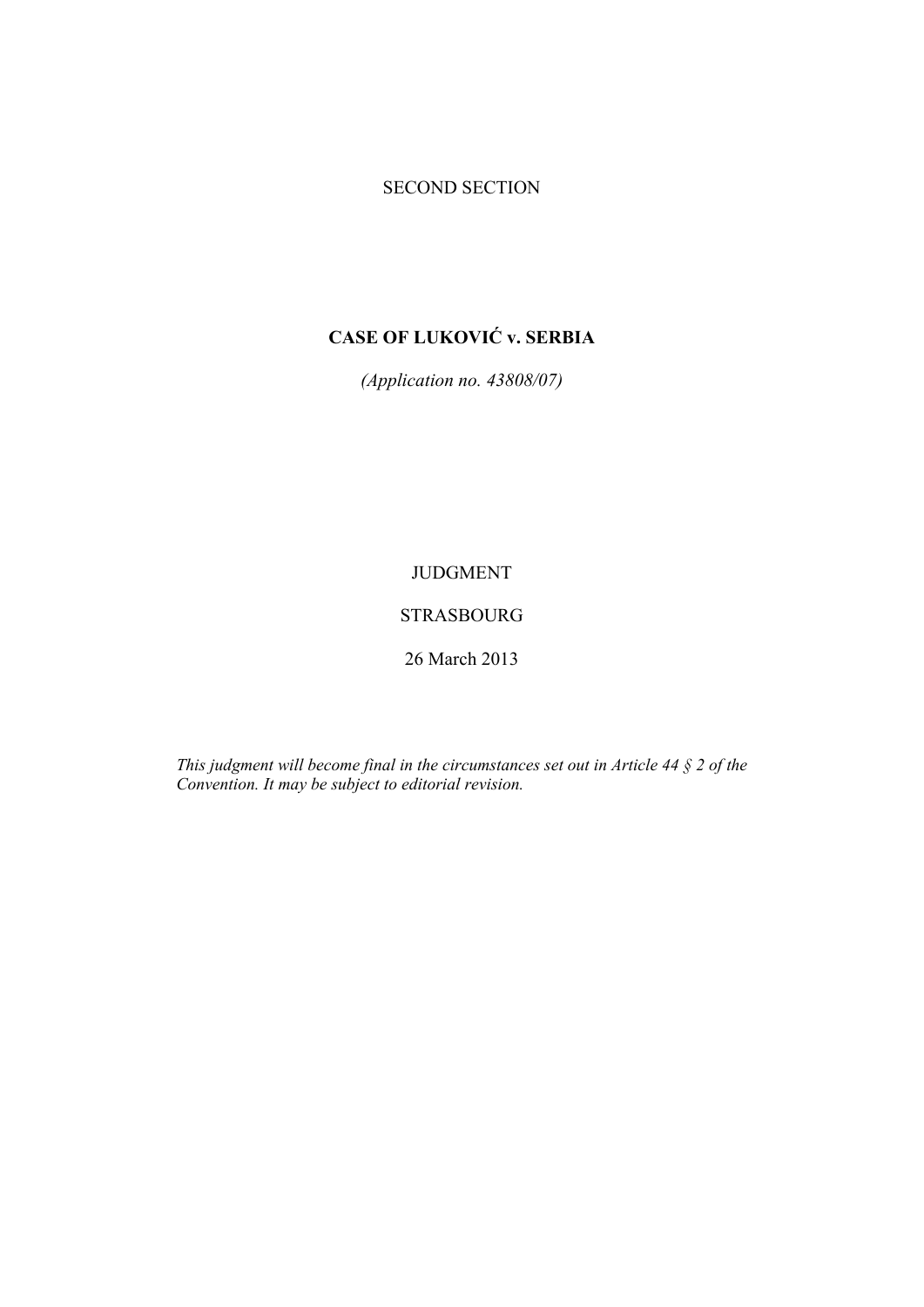# **In the case of Luković v. Serbia,**

The European Court of Human Rights (Second Section), sitting as a Chamber composed of:

 Guido Raimondi, *President,*  Peer Lorenzen, Dragoljub Popović, András Sajó, Nebojša Vučinić, Paulo Pinto de Albuquerque, Helen Keller, *judges,* 

and Françoise Elens-Passos, *Deputy Section Registrar*,

Having deliberated in private on 5 March 2013,

Delivers the following judgment, which was adopted on that date:

# PROCEDURE

1. The case originated in an application (no. 43808/07) against the Republic of Serbia lodged with the Court under Article 34 of the Convention for the Protection of Human Rights and Fundamental Freedoms ("the Convention") by a Serbian national, Mr Velibor Luković ("the applicant"), on 11 September 2007.

2. The applicant was represented by Ms B. Kajganić, a lawyer practising in Belgrade. The Serbian Government ("the Government") were represented by their Agent, Mr S. Carić.

3. The applicant complained, in particular, that his pre-trial detention had been unlawful and excessively long.

4. On 9 November 2010 the application was communicated to the Government. It was also decided to rule on the admissibility and merits of the application at the same time (Article 29  $\S$  1).

# THE FACTS

# I. THE CIRCUMSTANCES OF THE CASE

5. The applicant was born in 1973 and lives in Kraljevo. He was employed in the Customs Department's Anti-Smuggling Team.

6. On 28 November 2006 he was arrested and detained on suspicion of organising a criminal group and corruption.

7. On 1 December 2006 an investigating judge of the Belgrade District Court ("the District Court") reviewed and extended the applicant's detention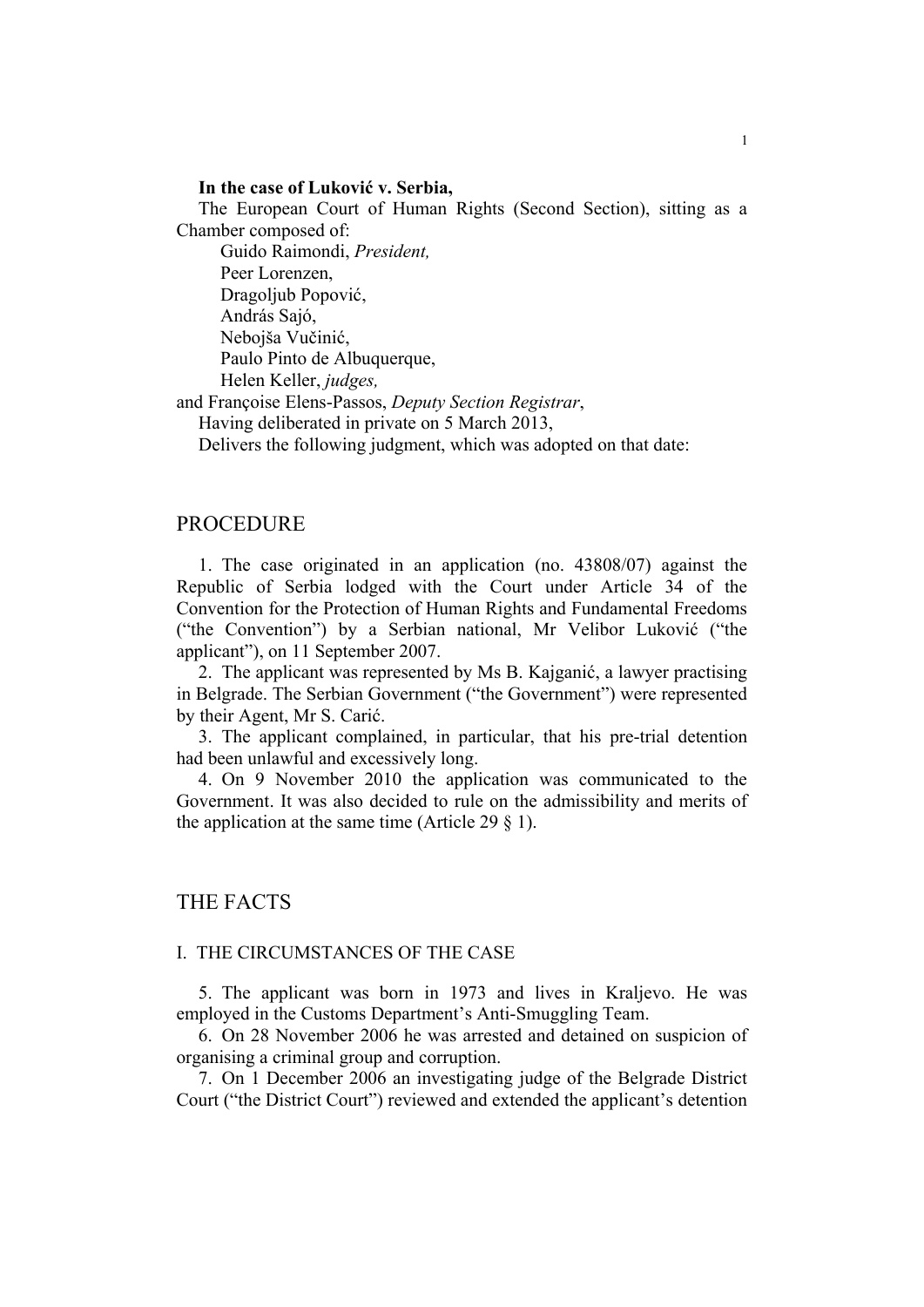and that of eighteen other co-accused. The reasons given for detention were as follows:

"After having examined the prosecutor's request [for the extension of detention], the investigating judge finds the request well-founded and orders the extension of the accused Velibor Luković's detention ...in accordance with Article 142 § 2 (1) of the Code of Criminal Procedure. The accused Velibor Luković ... [is] employed by the Customs Department [and] has through his work undoubtedly made contact with other customs officers and has also made numerous international contacts which could enable [the group] to cross the State border without the necessary documents. That and the fact that they have gained significant profit through illegal activities which they could use in order to avoid criminal prosecution, justifies the fear that if released they would abscond.

As regards the accused Velibor Luković ... his detention is also ordered in accordance with Article 142 § 2 (2) of the Code of Criminal Procedure. Given that the accused Velibor Luković ... is a team leader in the Customs Department's Anti-Smuggling Team, he is the superior of other customs officers who are to be heard as witnesses ... [this] indicates that, if released, he would obstruct the course of justice by influencing the witnesses...

Taking into account that the accused Velibor Luković ... committed several criminal acts within a short period of time ... the investigating judge considers that these facts represent special circumstances which justify the fear that, if released, he would reoffend, so his detention is also ordered under Article 142 § 2 (3) of the Code of Criminal Procedure.

Taking into account that the accused Velibor Luković ... has been charged with serious criminal offences which are punishable by imprisonment for more than ten years, and in view of the manner in which the offences were committed, in particular, that he is employed in the Customs Department's Anti-Smuggling Team, which was established precisely with a view to preventing the very same offences which he enabled [others] to commit ... his detention is also ordered under Article 142 § 2 (5) of the Code of Criminal Procedure [on the basis of the nature of the offences alleged and the severity of the penalty that could be imposed].

 $\cdot$ .".

...

8. On 13 December 2006 the applicant was suspended from work with effect from 28 November 2006, the date on which he was arrested.

9. On 27 December 2006 and 23 February 2007 the applicant's detention was further extended on the same grounds as given in the above order by a chamber of three judges of the District Court and by the Supreme Court of Serbia ("the Supreme Court"), respectively.

10. On 28 May 2007 the public prosecutor issued an indictment – which was 247 pages long – against the applicant and twenty-seven other individuals and delivered it to the District Court on the same day. The applicant was charged with organising a criminal group and eight counts of large-scale corruption. The District Court extended his detention on the same date for the same reasons as before. In particular, as regards influencing the witnesses, the court concluded that it was still justified to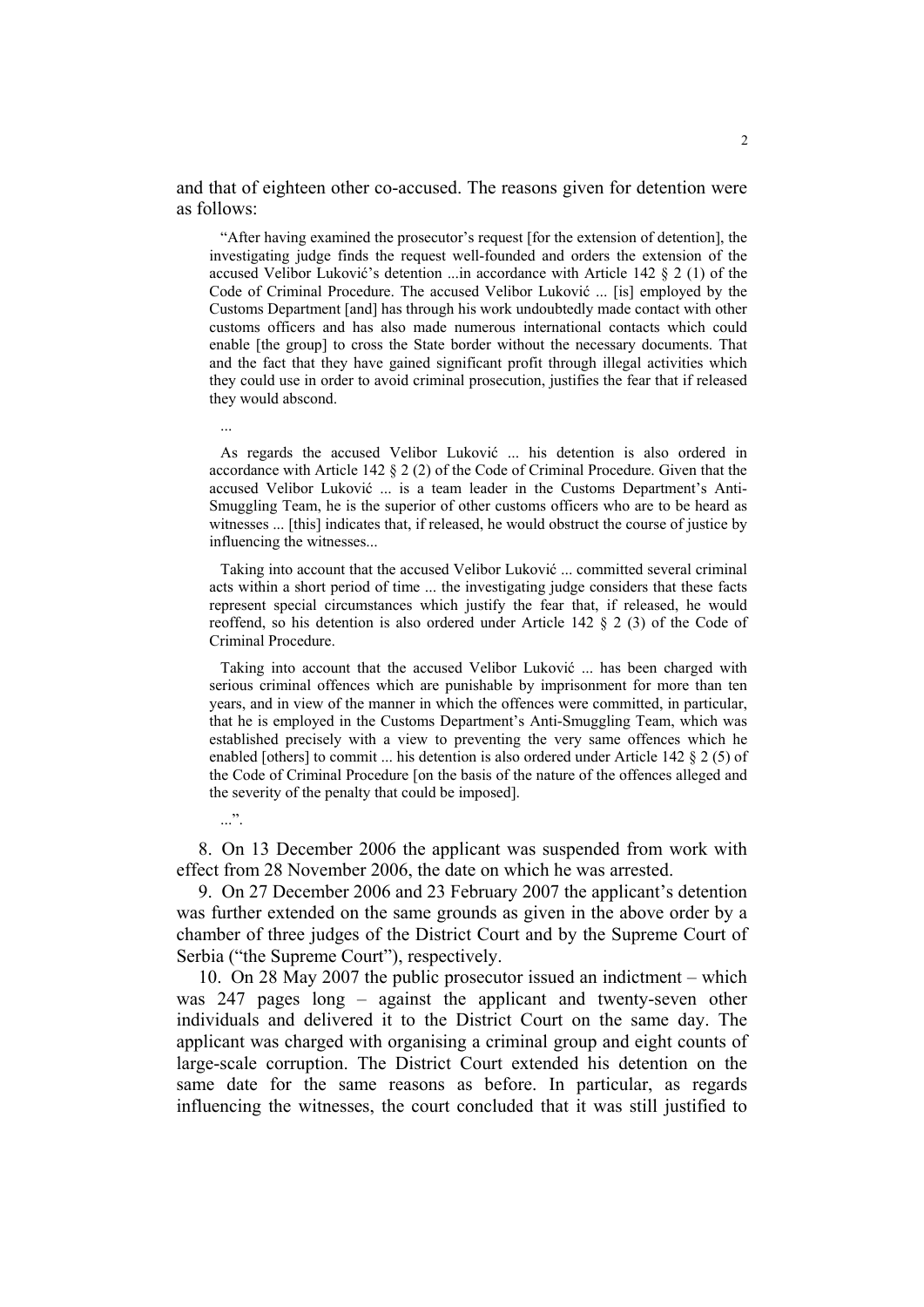extend the applicant's detention on that ground because, in view of the complexity of the case and the number of the accused, there were eightyone witnesses to be examined. The applicant was served with a copy of that order on 31 May 2007 and subsequently appealed against it.

11. In parallel to the appeal, on 31 May 2007 the applicant's representative submitted an application for his release to the District Court, on the grounds that he had not been served with the indictment within the twenty-four-hour time-limit prescribed by Article 270 § 1 of the Code of Criminal Procedure (see paragraph 28 below) and that therefore the sixmonth time-limit set by Article 144 of that Code had not been respected (see paragraph 27 below). On 11 June 2007 the District Court rejected the application. That decision was not subject to an appeal.

12. On 13 June 2007 the applicant was served with a copy of the indictment.

13. On 22 June 2007 the Supreme Court upheld the order extending the applicant's detention of 28 May 2007 (see paragraph 10 above). It held that, pursuant to the Code of Criminal Procedure, the date on which an indictment is delivered to the court – and not the date on which it is served on the accused – is the date to be taken in determining whether an indictment has been issued within the six-month maximum pre-trial detention period.

14. On the same date the president of the District Court informed the applicant's representative that the indictment had not been served on the applicant in time due to the complexity of the case and the heavy workload of the judge sitting in the case.

15. On 16 August 2007 the public prosecutor decided not to lodge an application for judicial review on behalf of the applicant in connection with the orders of 28 May 2007 and 22 June 2007 (paragraphs 10 and 13 above).

16. The applicant's detention was regularly examined and extended every two months by the District Court and the Supreme Court, and, following a reform of the domestic judicial system, by the Belgrade High Court ("the High Court") and the Belgrade Court of Appeal ("the Court of Appeal").

17. The applicant repeatedly challenged his detention. He argued, in particular, that there was no reason to extend his detention on the basis of a risk of him influencing the witnesses, because the court had failed to specify the witnesses who remained to be examined and in which circumstances, and that, therefore, it was not possible to establish which witnesses he could potentially influence. Furthemore, as regards the risk of him absconding, he claimed that he had not been working as the team leader in the Anti-Smuggling Team at the time of the alleged criminal activity, but rather that he had been occupying a different post in the Customs Department. The applicant also argued that there was no risk of him reoffending, because he had been suspended from his position at the Customs Department. Finally,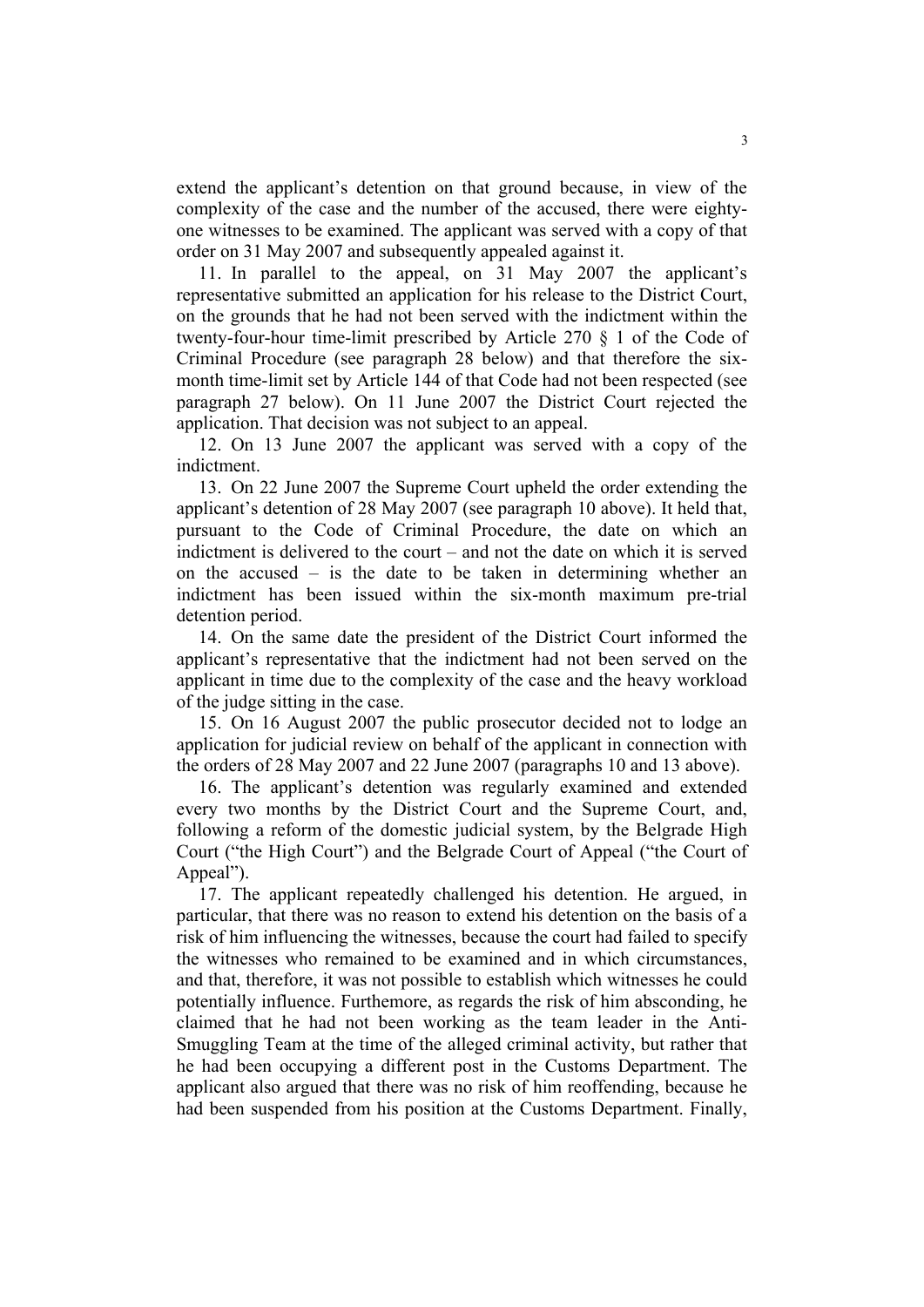he argued that there was no legal basis for the extension of his detention based on the severity of the sentence that could be imposed and the special aggravating circumstances of the criminal offences imputed to him.

18. Until 19 November 2007 his detention was based on the same grounds as before. In particular, as regards the risk of him influencing the witnesses, the courts reiterated their previous argument that eighty-one witnesses were yet to be examined at trial, because it had not been possible to examine them during the investigation due to the complexity of the case.

19. On 19 November 2007, although it rejected the applicant's appeal, the Supreme Court accepted the argument concerning the fourth ground for detention (severity of the sentence that could be imposed, the manner in which the criminal offence had been committed or other aggravating circumstances) and decided that it did not exist. The court held in particular:

 "... for this legal ground [for detention to be satisfied] the cumulative existence of two conditions is necessary: that the criminal offence in question is punishable by a sentence of more than ten years' imprisonment and [that there are] particularly aggravating circumstances. In the present case, only one condition has been fulfilled, because there is a reasonable suspicion that the accused committed criminal offences for which a sentence of more than ten years' imprisonment can be imposed, but the reasons given in the contested order do not justify the existence of the second condition... [Neither] the fact that the accused were employed at the Customs Department, [nor] the specific characteristics of their positions, nor the fact that they gained a large illegal profit could be considered as particularly aggravating circumstances, because these facts are contained in the factual description of the criminal acts in question and represent the [constituent] elements of those criminal acts.

Therefore, the Supreme Court holds that the reasons given in the contested order do not justify the extension of detention under Article 142 § 2 (5) of the Code of Criminal Procedure ..."

Further reasoning for the applicant's detention based on the risk of him reoffending was also provided:

"... there is a reasonable suspicion that the accused, Velibor Luković ... as [a member of] an organised criminal group committed a series of criminal offences over a long period of time ... [the group's] criminal activity had been planned for an indefinite period of time and with a view to gaining a vast illegal profit ... [T]hese circumstances justify the fear that, if released, he would reoffend ..."

20. In issuing subsequent orders extending the applicant's detention, the courts held, in particular, as regards the risk of the applicant influencing the witnesses, that he could influence two other accused, F.P. and M.M., who were at large; and that there was a risk that he would influence witness N.Š., who was expected to testify about the customs clearance of a motor vehicle which the applicant had received as a gift from F.P.

21. From 13 April 2009 onwards the applicant's detention was extended only on the grounds that he might abscond and reoffend. The courts held that the third ground, the risk of him influencing the witnesses, had ceased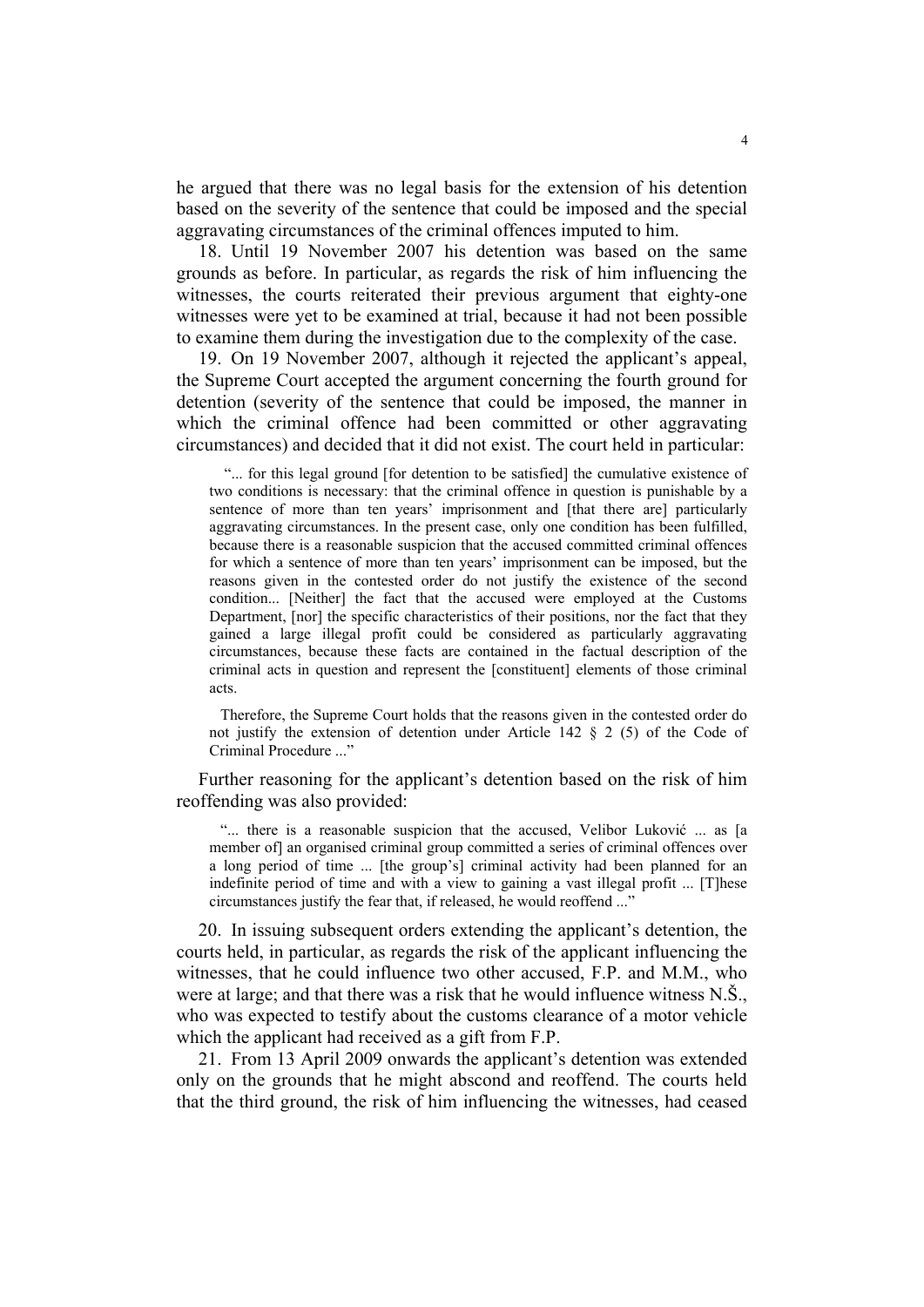to exist, as there was no reasonable suspicion to believe that at that stage of the proceedings the applicant could contact or influence M.M., who had been at large for a long period of time.

22. From 4 December 2009 onwards the applicant's detention was based only on the risk of him absconding. The court held that the risk of him reoffending had ceased to exist in view of: the time that had passed since the alleged criminal activity; the fact that the applicant had been suspended from his post; the fact that he had no previous criminal record; the time he had spent in detention; and the fact that the criminal group had been disbanded. The court further held that the reasons which had previously justified his detention on this ground could not exist throughout the proceedings, and therefore their existence automatically had to be assessed by the court upon each review.

23. Throughout his detention, the applicant made applications for release on bail. Until December 2009 they were rejected as inadmissible (see paragraph 31 below). From December 2009 onwards, when the applicant's detention was based solely on the risk of him absconding, four applications for bail were rejected because the value of the proposed bail (a mortgage over the applicant's family's immovable property) was considered insufficient to guarantee his appearance at trial. The courts also noted that no evidence concerning the financial situation of the applicant and his family had been submitted in support of the application, and that an exact value of the immovable property had not been obtained.

24. On 9 July 2010 the High Court accepted bail in the value of 388,416.50 euros (EUR). On 20 July 2010 the Court of Appeal quashed that decision and ordered that the application for bail be reconsidered. The court noted that the applicant's assets had been the subject of a financial investigation and that it was necessary to establish whether those assets were included in the bail that had been offered.

25. On 16 August 2010 the High Court again accepted bail in the value of EUR 388,416.50. On 23 August 2010 the Court of Appeal upheld that decision.

26. The applicant was released on 27 August 2010.

# II. RELEVANT DOMESTIC LAW AND PRACTICE

<u>.</u>

27. Article 144 of the Code of Criminal Procedure  $2001<sup>1</sup>$ , in so far as relevant, provides that a defendant should be released from detention if an indictment has not been issued within six months of his or her arrest. In accordance with domestic jurisprudence, an indictment is considered to be

<sup>&</sup>lt;sup>1</sup> Zakon o krivičnom postupku, Official Gazette of the Federal Republic of Yugoslavia nos. 70/01 and 68/02; and Official Gazette of the Republic of Serbia nos. 58/04, 85/05, 115/05, 46/06, 49/07, 122/08, 20/09, 72/09 and 76/10.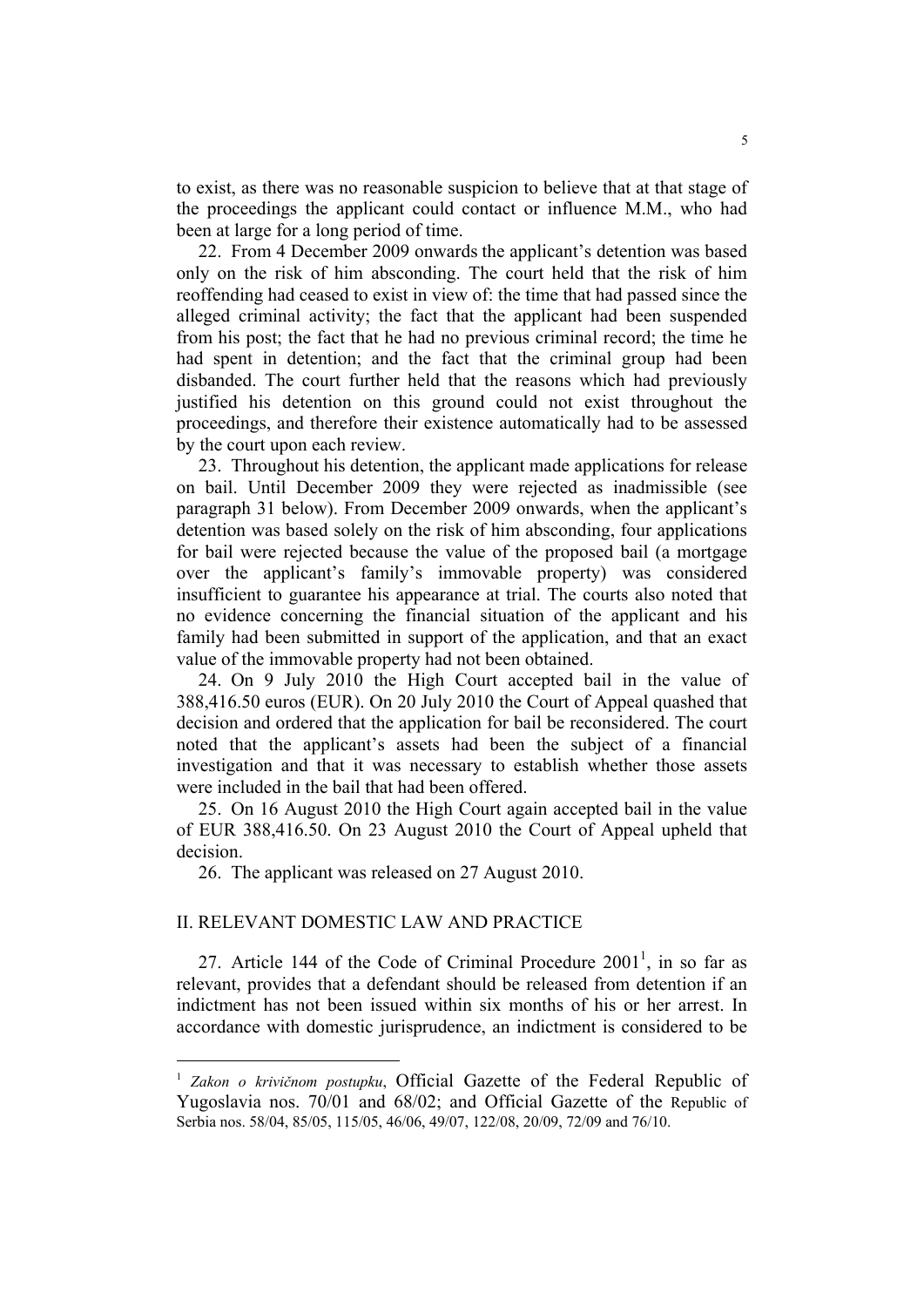issued when the indictment is delivered to the competent court (see decision of the Constitutional Court of Serbia no. Už-1503/2009 of 3 December 2009 confirming the long-standing jurisprudence).

28. Article 270 § 1 provides that an indictment should be delivered to a defendant who is in detention within twenty-four hours of the delivery of the indictment to the court.

29. Article 269 § 2 provides that the court should decide whether to extend the individual's detention within three days of the delivery of the indictment.

30. Reasons for detention are outlined in Article 142. Detention will be ordered if there is a reasonable suspicion that the accused has committed the criminal offence in question and if, *inter alia*, there is a possibility that the accused would abscond (Article 142  $\S$  2 (1)), obstruct the course of justice (destroy the evidence or influence the witnesses or obstruct the course of justice in some other way) (Article 142 § 2 (2)), reoffend (Article 142 § 2 (3)), or if the criminal offence in question is punishable by a sentence of more than ten years' imprisonment and the manner in which the offence was committed, or other special aggravating circumstances, justify the accused's detention (Article 142 § 2 (5)).

31. Bail can be accepted only in respect of an accused who is detained on the grounds of the risk of him or her absconding (Article 137 § 1). The monetary amount set is always determined with regard to the gravity of the offence(s), the personal and family circumstances of the accused and the financial situation of the person offering to post bail (Article 138 § 1).

# THE LAW

...

### I. ALLEGED VIOLATION OF ARTICLE 5 § 1 OF THE CONVENTION

32. The applicant complained that his pre-trial detention in the period from 28 May to 13 June 2007 had been unlawful because he had not been served with the indictment within the twenty-four-hour time-limit set by Article 270 § 1 of the Criminal Procedure Act 2001. He relied on Article 5 § 1 of the Convention, the relevant part of which reads as follows:

 "1. Everyone has the right to liberty and security of person. No one shall be deprived of his liberty save in the following cases and in accordance with a procedure prescribed by law:

 <sup>(</sup>c) the lawful arrest or detention of a person effected for the purpose of bringing him before the competent legal authority on reasonable suspicion of having committed an offence or when it is reasonably considered necessary to prevent his committing an offence or fleeing after having done so;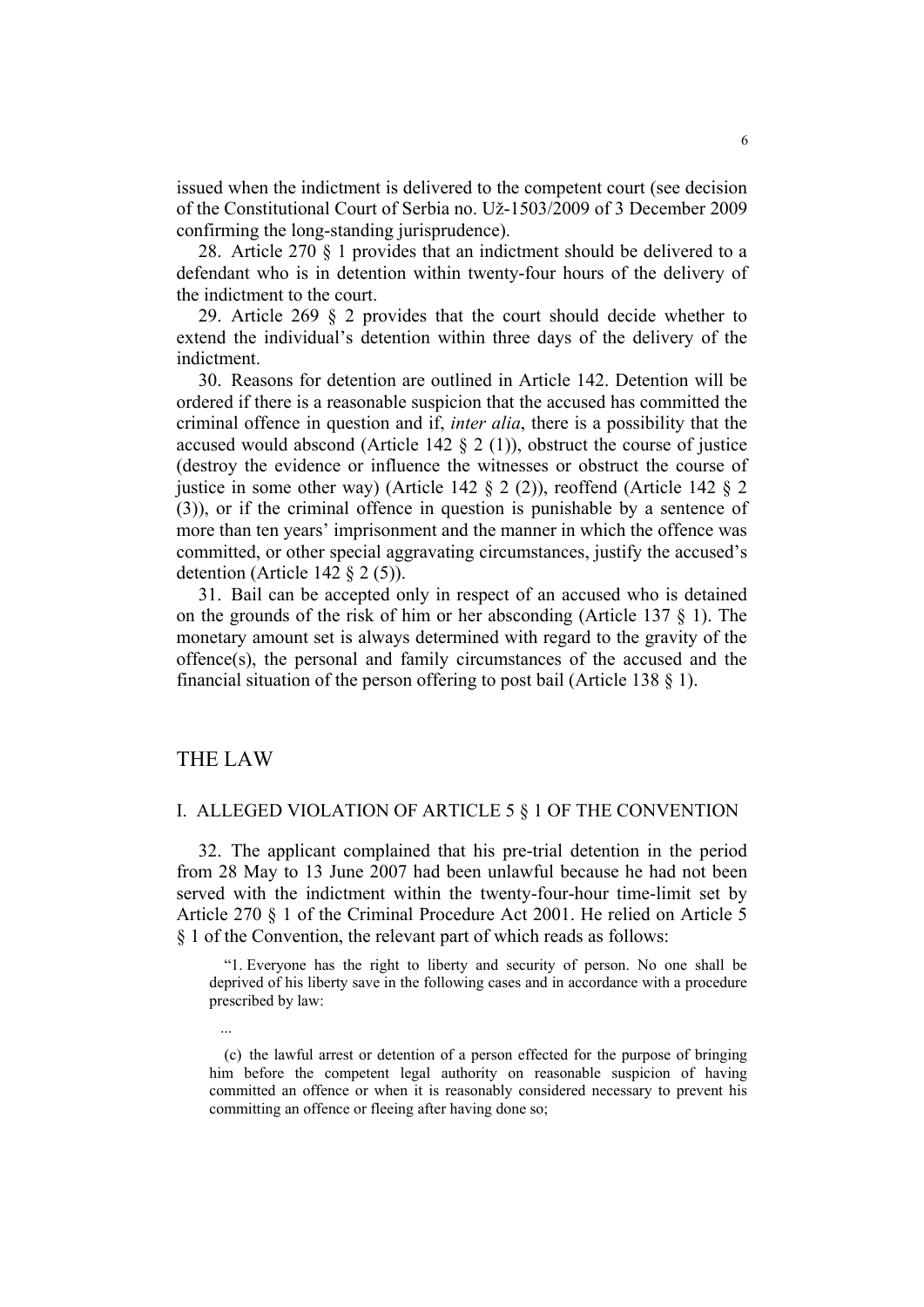33. The Government contested this argument.

..."

34. The Court notes that this complaint is based on a misreading of domestic law. Under the Criminal Procedure Act 2001 and domestic jurisprudence, the date on which the indictment is delivered to the competent court – and not the date on which it is served on the accused – is the date to be taken in determining whether an indictment has been issued within the six-month maximum pre-trial detention period (paragraph 27 above). The court should then serve the indictment on the accused within twenty-four hours of its receipt and should decide within three days whether to extend the pre-trial detention of the accused (paragraphs 28 and 29 above).

35. In the present case, the applicant was arrested on 28 November 2006. On 28 May 2007, within the six-month time-limit, the public prosecutor delivered the indictment to the Belgrade District Court and on 31 May 2007, within the three-day time-limit, the District Court delivered a copy of the order extending his detention to the applicant. While it is true that the indictment was only served on the applicant on 13 June 2007, after the expiry of the twenty-four-hour time-limit, this did not affect the lawfulness of his detention. What is of importance under Article 5 § 1 is that the detention order was served on the applicant within the statutory timelimit. Therefore, this complaint is manifestly ill-founded and must be rejected pursuant to Article 35 §§ 3 (a) and 4 of the Convention.

## II. ALLEGED VIOLATION OF ARTICLE 5 § 3 OF THE CONVENTION

36. The applicant further complained about the length of his pre-trial detention. He relied on Article 5 § 3 of the Convention, which, in so far as relevant, reads as follows:

"Everyone arrested or detained in accordance with the provisions of paragraph 1 (c) of this Article shall be ... entitled to trial within a reasonable time or to release pending trial. Release may be conditioned by guarantees to appear for trial."

### **A. Admissibility**

#### *1. Non-exhaustion of domestic remedies*

37. The Government argued that the applicant had failed to lodge a constitutional appeal concerning this complaint.

38. The applicant disagreed that this had been required.

39. The Court notes that the application was introduced before 7 August 2008 and thus the applicant was not obliged to lodge a constitutional appeal before bringing his case to this Court (see *Vinčić and Others v. Serbia*, nos.

7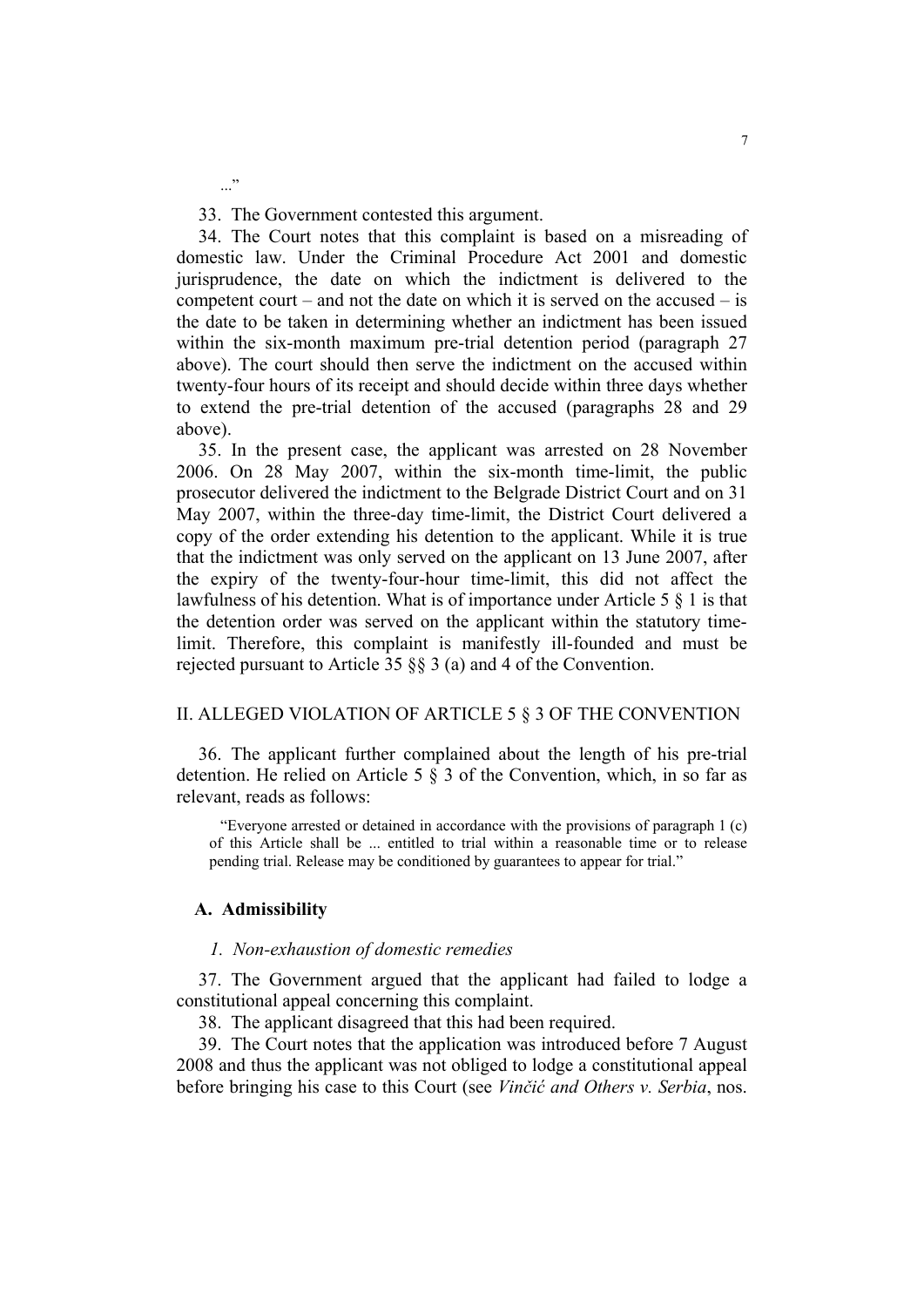44698/06 *et al*., § 51, 1 December 2009). The Government's objection must therefore be rejected.

# *2. Conclusion*

40. The Court notes that this complaint is not manifestly ill-founded within the meaning of Article 35 § 3 (a) of the Convention. It further notes that it is not inadmissible on any other grounds. It must therefore be declared admissible.

# **B. Merits**

# *1. The parties' submissions*

### **(a) The applicant**

41. The applicant submitted that the length of his detention pending trial could not be regarded as justified for the purposes of Article 5 § 3 of the Convention. He argued that the reasons given for his detention had been arbitrary and unsupported by the facts. The applicant further argued that the proceedings had not been conducted diligently. In this respect, he claimed that only sixteen witnesses had been examined by the investigative judge in a six-month period.

#### **(b) The Government**

42. The Government submitted that the length of the applicant's pre-trial detention had been reasonable in view of the complexity and sensitivity of the case. The investigation had been conducted by the Office of the Special Public Prosecutor for Organised Crime and had concerned twenty-eight individuals, out of whom seven, including the applicant, had been employed at the Customs Department. The applicant had been charged with organising an international criminal group and corruption, which had been identified as one of the main problems facing the respondent State. The case had also sparked a large amount of media interest.

43. As regards the reasons for the applicant's detention, the Government submitted that they had been relevant and sufficient. The existence of specific grounds for the applicant's detention had been assessed regularly by the domestic courts. Furthermore, his applications for release on bail had always been properly assessed and an application had been accepted once the legal requirements had been met.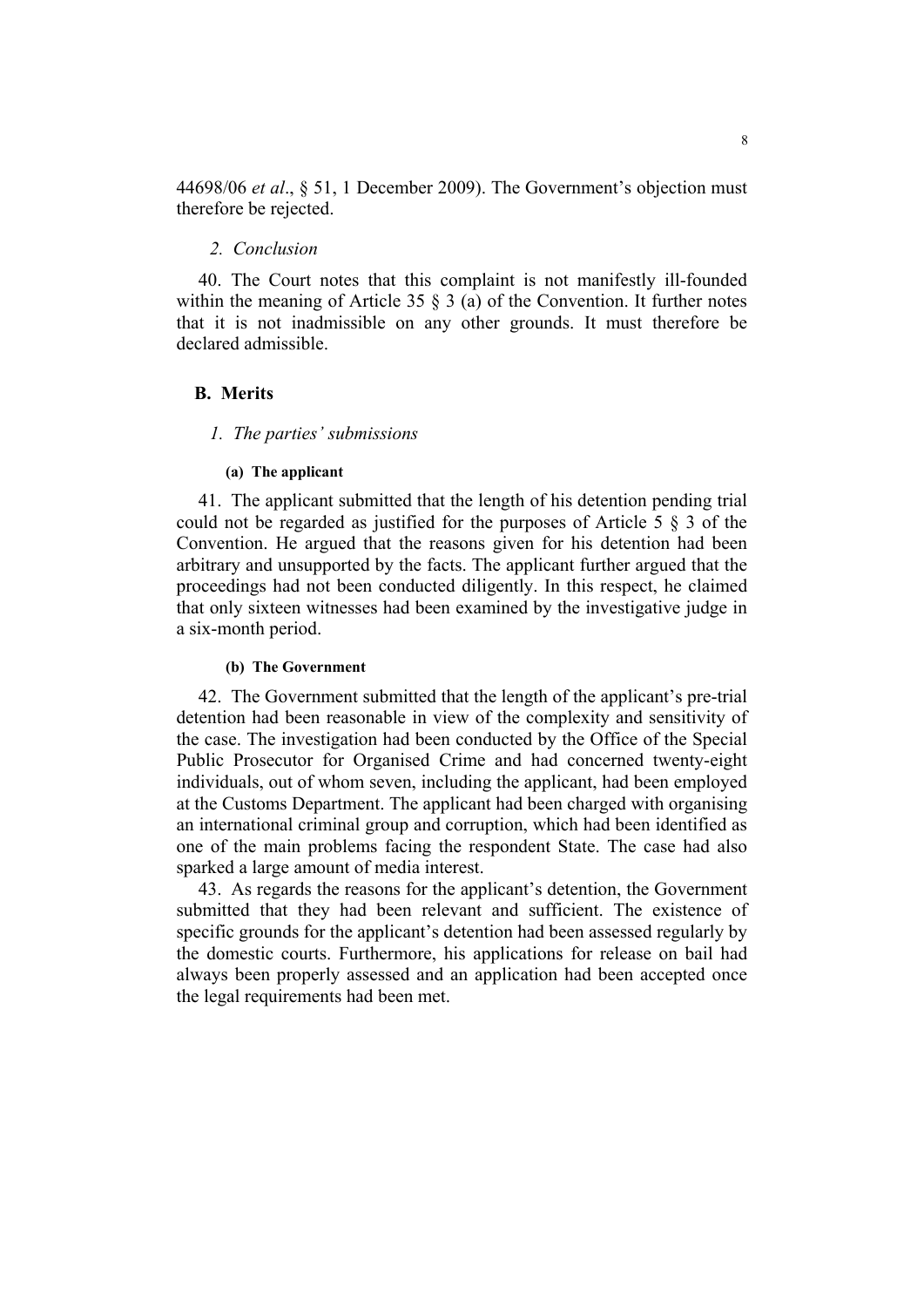#### *2. The Court's assessment*

#### **(a) General principles**

44. The Court recalls that the general principles regarding the right "to trial within a reasonable time or to release pending trial", as guaranteed by Article 5 § 3 of the Convention, were stated in a number of its previous judgments (see, among many other authorities, *Kudła v. Poland* [GC], no. 30210/96, § 110 *et seq*, ECHR 2000-XI, and *McKay v. the United Kingdom* [GC], no. 543/03, §§ 41-44, ECHR 2006-X, with further references).

#### **(b) Application of the above principles to the present case**

45. The Court notes that the period to be taken into consideration began on 28 November 2006, when the applicant was arrested and detained, and ended on 27 August 2010, when he was released on bail. It thus lasted for three years and nine months.

46. The Court observes that the present case concerned serious crimes, namely leadership of a criminal group and corruption. Thus it was a classic example of organised crime, by definition presenting more difficulties for the investigative authorities and, later, for the courts in determining the facts and the degree of responsibility of each member of the group. It is obvious that in cases of this kind, continuous control and limitation of the defendants' ability to contact each other and other individuals may be essential to avoid their absconding, tampering with evidence and, most importantly of all, influencing, or even threatening, witnesses. Accordingly, longer periods of detention than in other cases may be reasonable (see, for example, *Tomecki v. Poland*, no. 47944/06, § 29, 20 May 2008).

47. In the Court's view, the fact that the case concerned a member of such a criminal group should be taken into account in assessing compliance with Article 5 § 3 (see *Bąk v. Poland*, no. 7870/04, § 57, 16 January 2007).

48. The Court observes that in their orders to remand the applicant in custody the judicial authorities initially relied on the following grounds: (1) the risk of absconding; (2) the risk of obstructing the course of justice by exerting pressure on witnesses and co-accused; (3) the risk of reoffending; and (4) the serious nature of the offences with which he had been charged and the severity of the penalty which could be imposed on him if found guilty (see paragraph 7 above). In addition, the Government stated that the particular complexity of the case, as it concerned organised crime, also justified the applicant's detention.

49. The Court notes that in their orders, the domestic courts referred to the specific facts of the case and the applicant's personal circumstances and did not use "general and abstract" arguments for his continued detention (contrast, for example, *Boicenco v. Moldova*, no. 41088/05, § 143, 11 July 2006, and *Khudoyorov v. Russia*, no. 6847/02, §§ 185-186, ECHR 2005-X).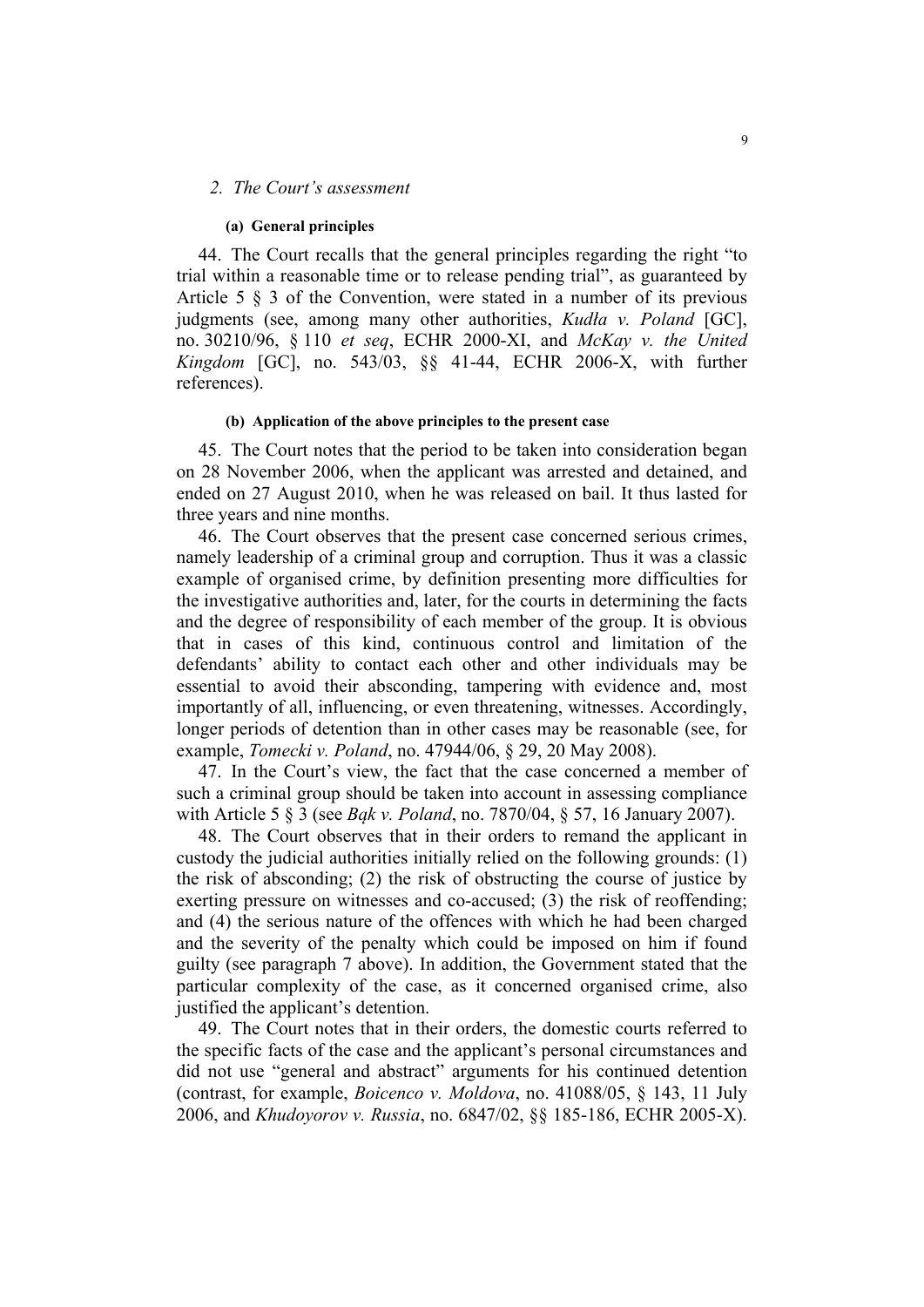They examined each specific ground for detention every two months and gave detailed reasons why the detention should be further extended. Furthermore, the applicant's numerous appeals were examined in detail and the courts provided reasoned decisions for rejecting those appeals.

50. The Court also notes that with the passing of time the courts' reasoning evolved to reflect the developing situation and to verify whether these grounds remained valid at the later stages of the proceedings.

51. In particular, on 19 November 2007 the Supreme Court held that the fourth ground (the serious nature of the offences with which he had been charged and the severity of the penalty which could be imposed) had not been satisfied in the applicant's case because the cumulative conditions for that ground to be used did not exist (paragraph 19 above).

52. Furthermore, on 13 April 2009 the domestic courts held that the second ground, the risk of obstructing the course of justice by exerting pressure on witnesses and co-accused, had ceased to exist (paragraph 21 above).

Finally, on 4 December 2009 the courts held that the third ground for detention, the risk of reoffending, had ceased to exist in view of the applicant's suspension from work, the passage of time and the fact that the criminal group had been disbanded (paragraph 22 above). The Court is aware that the applicant was suspended from work on 12 December 2006, with effect from 28 November 2006, and that that fact could not have remained unknown to the judicial authorities. However, it is prepared to accept that there were other justifications for detention on this ground, notwithstanding the applicant's suspension from work. In support of this is the aforementioned decision of 4 December 2009, which took into account a number of other relevant circumstances for the existence of this ground.

53. After 4 December 2009 the applicant's detention was based only on the risk of him absconding. While it is true that the domestic courts used the same reasoning concerning this ground throughout the applicant's detention and that with the passage of time this ground inevitably became less relevant, the Court cannot conclude on this basis alone that the authorities did not have reasonable grounds to keep him in custody in order to prevent his absconding (compare *Panchenko v. Russia*, no. 45100/98, § 106, 8 February 2005). Having in mind the nature of the case (namely, a serious corruption case), it was reasonable to believe that the risk of the applicant's absconding persisted throughout his pre-trial detention. The domestic courts' reasoning that the contacts with other customs officers, which the applicant had through his work made in Serbia and abroad, might have enabled him to abscond does not appear arbitrary. Furthermore, the existence of this ground was also regularly examined every two months.

The foregoing considerations are sufficient for the Court to conclude that the grounds given for the applicant's pre-trial detention were "relevant" and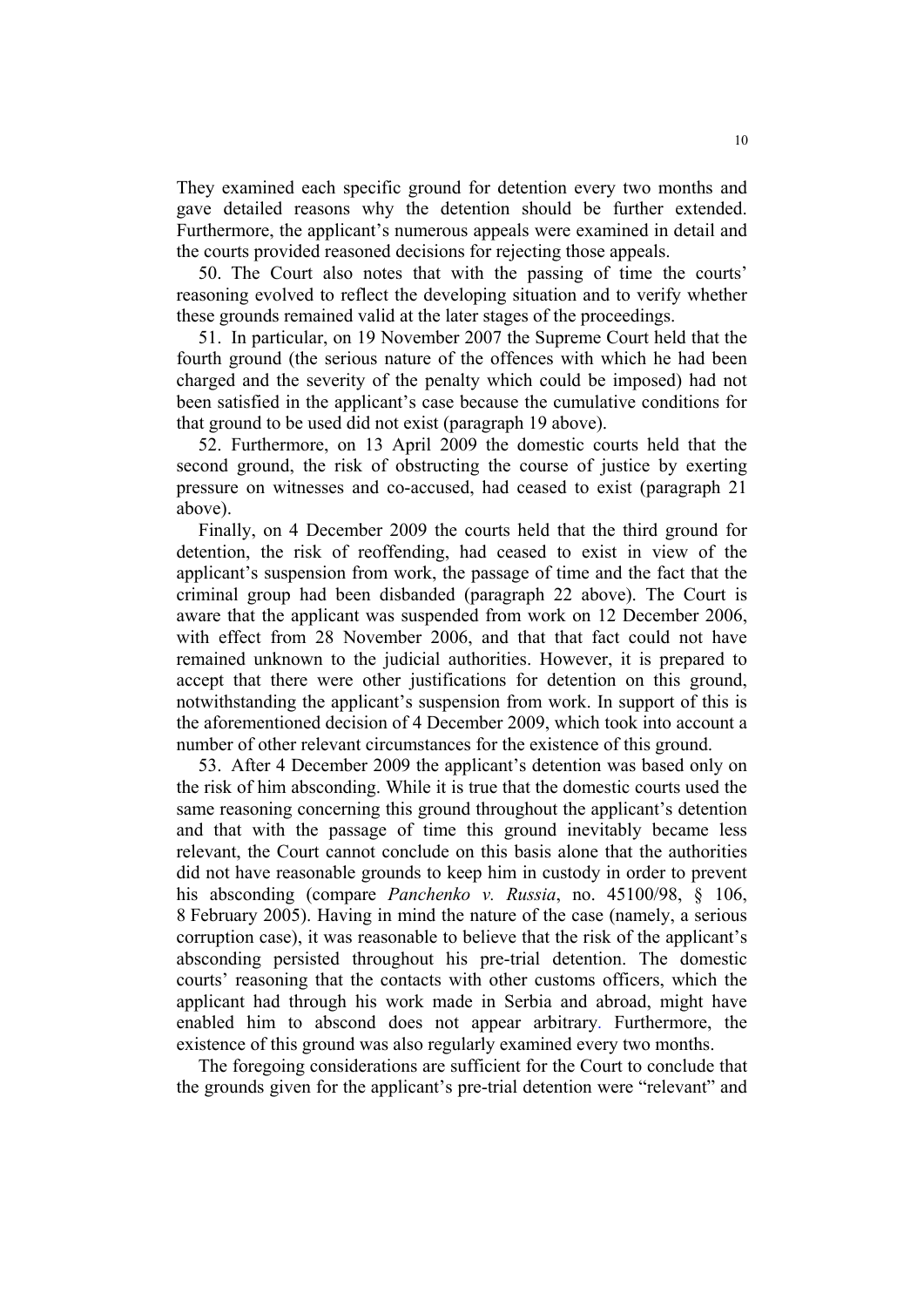"sufficient" to justify holding him in custody for the entire period under review.

54. In addition, the Court reiterates that when the only remaining reason for continued detention is the risk that the accused will abscond and thereby subsequently avoid appearing for trial, he must be released if he is in a position to provide adequate guarantees to ensure that he will so appear, for example by posting bail (see, for example, *Wemhoff v. Germany*, 27 June 1968, § 15, Series A no. 7).

In the present case, the applicant submitted several applications for release on bail. They were initially rejected in accordance with Article 137 § 1 of the Criminal Procedure Code, which provides that bail can only be accepted in respect of an accused detained because of the risk of absconding (paragraph 31 above). After the only remaining ground for detention was the risk of the applicant absconding, the courts rejected four applications for release on bail because the value of the proposed bail was considered insufficient to guarantee his appearance at trial (paragraph 23 above).

Eventually, on 16 August 2010 the bail was accepted and the applicant was released on 27 August 2010.

55. The Court lastly observes that the proceedings were of considerable complexity, regard being had to the number of defendants, the extensive evidentiary proceedings and the implementation of special measures required in cases concerning organised crime. The Court therefore concludes that the national authorities displayed special diligence in the conduct of the proceedings. The length of the investigation and of the trial was justified by the exceptional complexity of the case. The applicant has not substantiated any considerable periods of inactivity which could lead the Court to conclude otherwise.

56. Having regard to the foregoing, the Court considers that there has been no violation of Article 5 § 3 of the Convention.

# FOR THESE REASONS, THE COURT

- 1. *Declares* unanimously the complaint concerning the length of the applicant's pre-trial detention admissible and declares, by a majority, the remainder of the application inadmissible;
- 2. *Holds* by six votes to one that there has been no violation of Article 5 § 3 of the Convention.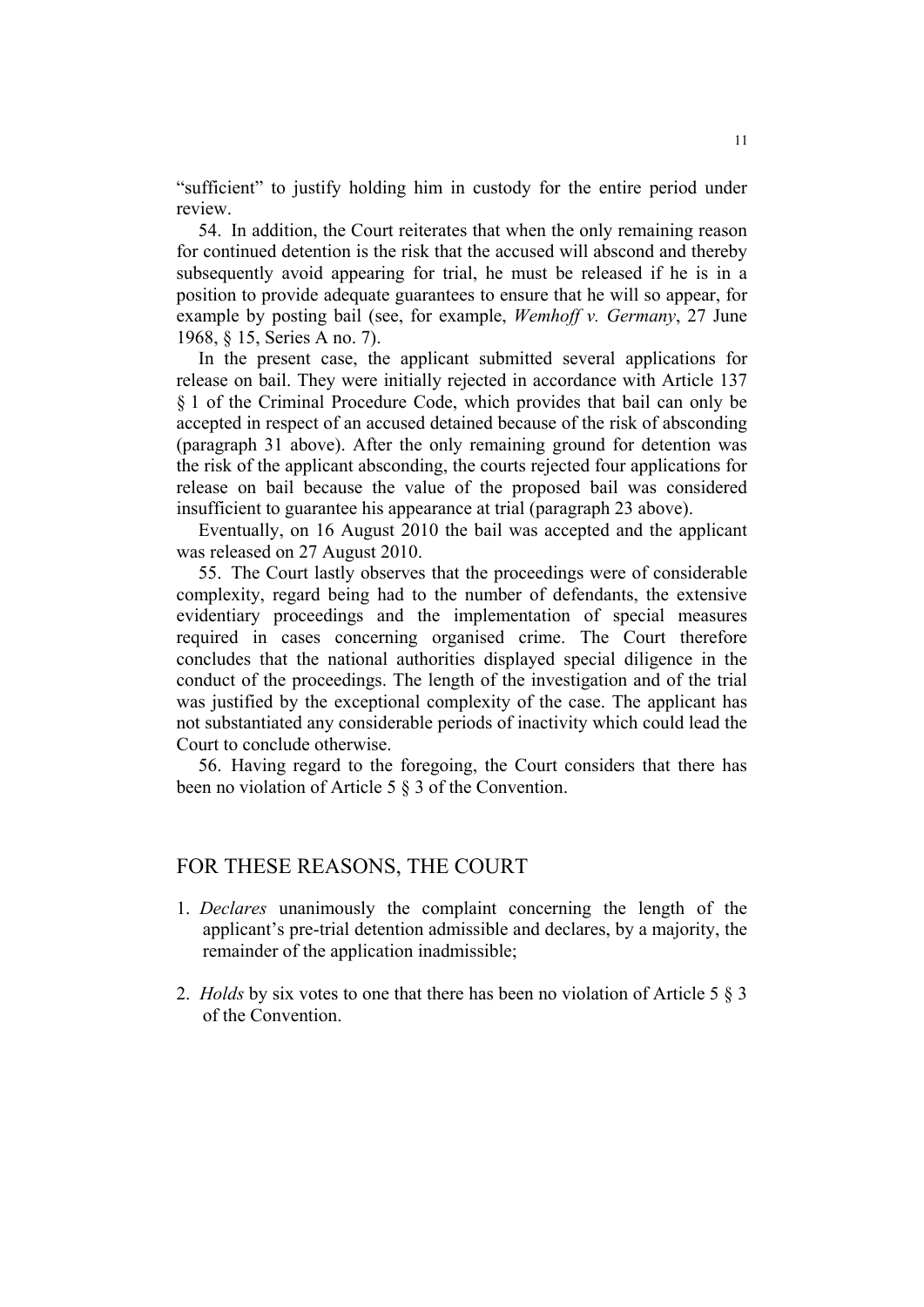Done in English, and notified in writing on 26 March 2013, pursuant to Rule 77 §§ 2 and 3 of the Rules of Court.

Françoise Elens-Passos Guido Raimondi Deputy Registrar President

In accordance with Article 45 § 2 of the Convention and Rule 74 § 2 of the Rules of Court, the dissenting opinion of Judge Sajó is annexed to this judgment.

> G.R.A. F.E.P.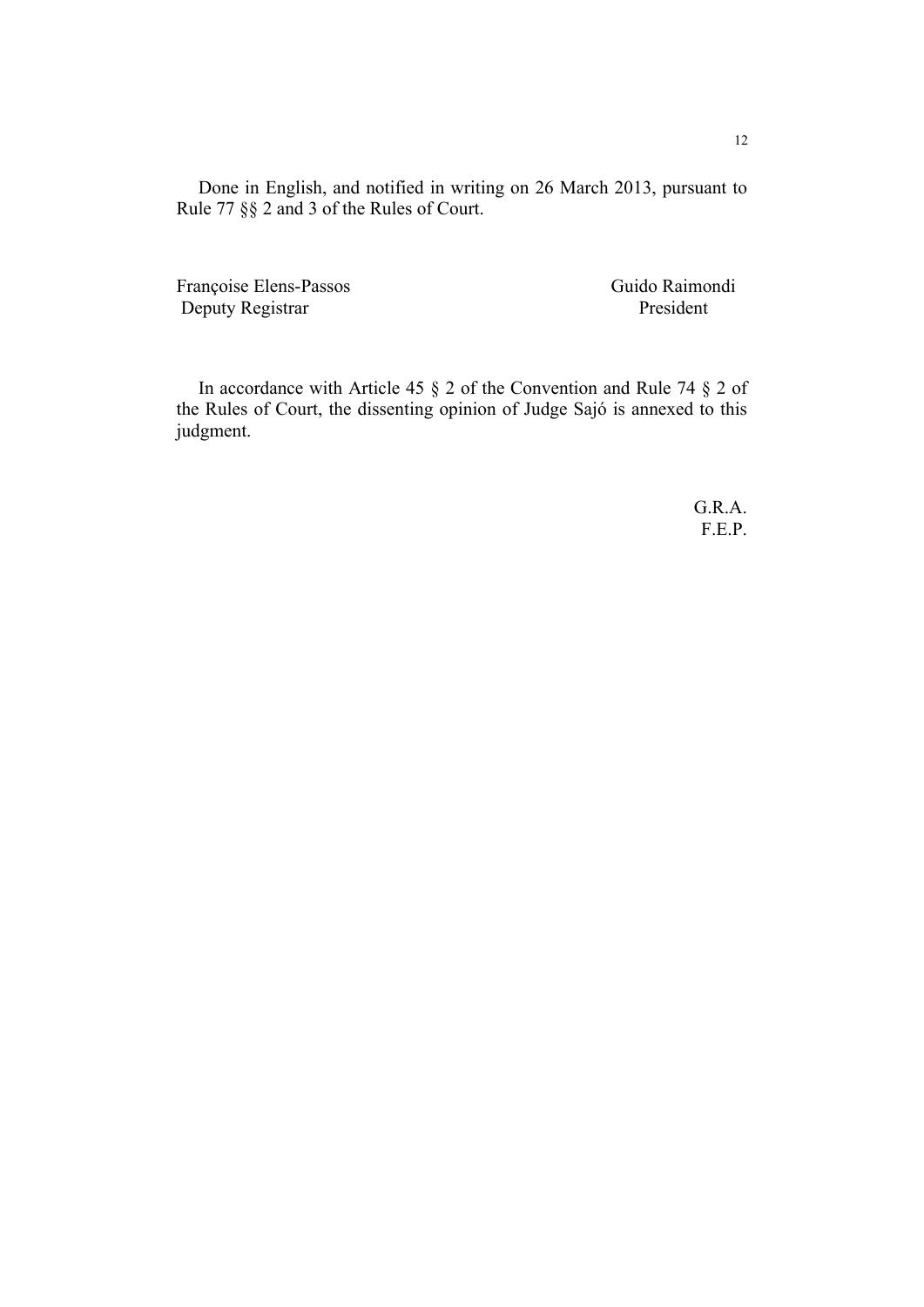# DISSENTING OPINION OF JUDGE SAJÓ

The question here is whether the Government was justified in holding the applicant in prison with no bail and no trial for 45 straight months. Based on analogous cases this Court has decided, I would find that such an extended detention was excessive.

Article 5 § 3 of the Convention guarantees the right to trial within a reasonable time or to release pending trial; release may be conditioned by guarantees to appear for trial. Absent a relevant and sufficient reason, a person charged with an offence must always be released pending trial (see *Smirnova v. Russia*, nos. 46133/99 and 48183/99, § 58, ECHR 2003-IX (extracts); *Becciev v. Moldova*, no. 9190/03, § 53, 4 October 2005; and *Khodorkovskiy v. Russia*, no. 5829/04, § 182, 31 May 2011). Where such relevant and sufficient grounds exist, the Court must also ascertain whether the competent national authorities displayed "special diligence" in the conduct of the proceedings, since the initial grounds for pre-trial detention become less and less relevant over time (see *Labita v. Italy* [GC], no. 772/95, § 153, ECHR 2000-IV). The State must consider alternative preventive measures, such as bail, to ensure appearance before the court (see *Jablonski v. Poland*, no. 33492/96, § 83, 21 December 2000). It is of particular importance that people not be exposed to dubious police and prosecutorial practices even if charged with a serious crime. Sheer lack of proper promptness in the handling of criminal affairs, irrespective of the reason, cannot normalise long pre-trial detention. The requirement that the length of detention pending trial be limited is closely related to the presumption of innocence. There is a clear danger that this detention will be misused; its continuation cannot be used to anticipate a custodial sentence.<sup>2</sup> Even if an accused makes use of his right not to "cooperate with the authorities," although this may indeed delay the "progress of the investigation" it is not acceptable that he should be made to "bear the consequences" by having his detention prolonged (see dissenting opinion of Judge De Meyer, *W. v Switzerland*, 26 January 1993, Series A no. 254-A). In determining whether the detention of an accused person exceeds a reasonable limit, it is for the national judicial authorities to seek all the facts arguing for or against the existence of a genuine requirement of public interest justifying a departure from the rule of respect for individual liberty (*Neumeister v. Austria*, 27 June 1968, [Law Part] § 4, Series A no. 8). In the evaluation of continuing detention it is crucial to recall at all times that the public interest considerations of continued detention should be understood as a "departure from the rule of respect for individual liberty" (*Yagci and Sargin v. Turkey*, no. 16419/90, § 50, 8 June 1995). Bearing in mind the force of inquisitorial habits in many legal systems, these considerations must animate the above rules and should guide the Court in the application of Article 5 § 3 in all cases.

Considering the presumption in favour of release, national authorities must ensure that pre-trial detention of an accused person does not exceed a reasonable time (see *McKay v. the United Kingdom* [GC], no. 543/03, § 43, ECHR 2006-X). They must examine all the facts that support or oppose the existence of the public interest which justifies a departure from the rule in Article 5, and must explicitly set out these reasons in their decisions on applications for release. Insufficient facts or deficiencies in the process will lead this Court to find a violation of Article 5 § 3 (ibid.).

<u>.</u>

<sup>&</sup>lt;sup>2</sup>. S. Trechsel, Human Rights in Criminal Proceedings. OUP. 2007. 516.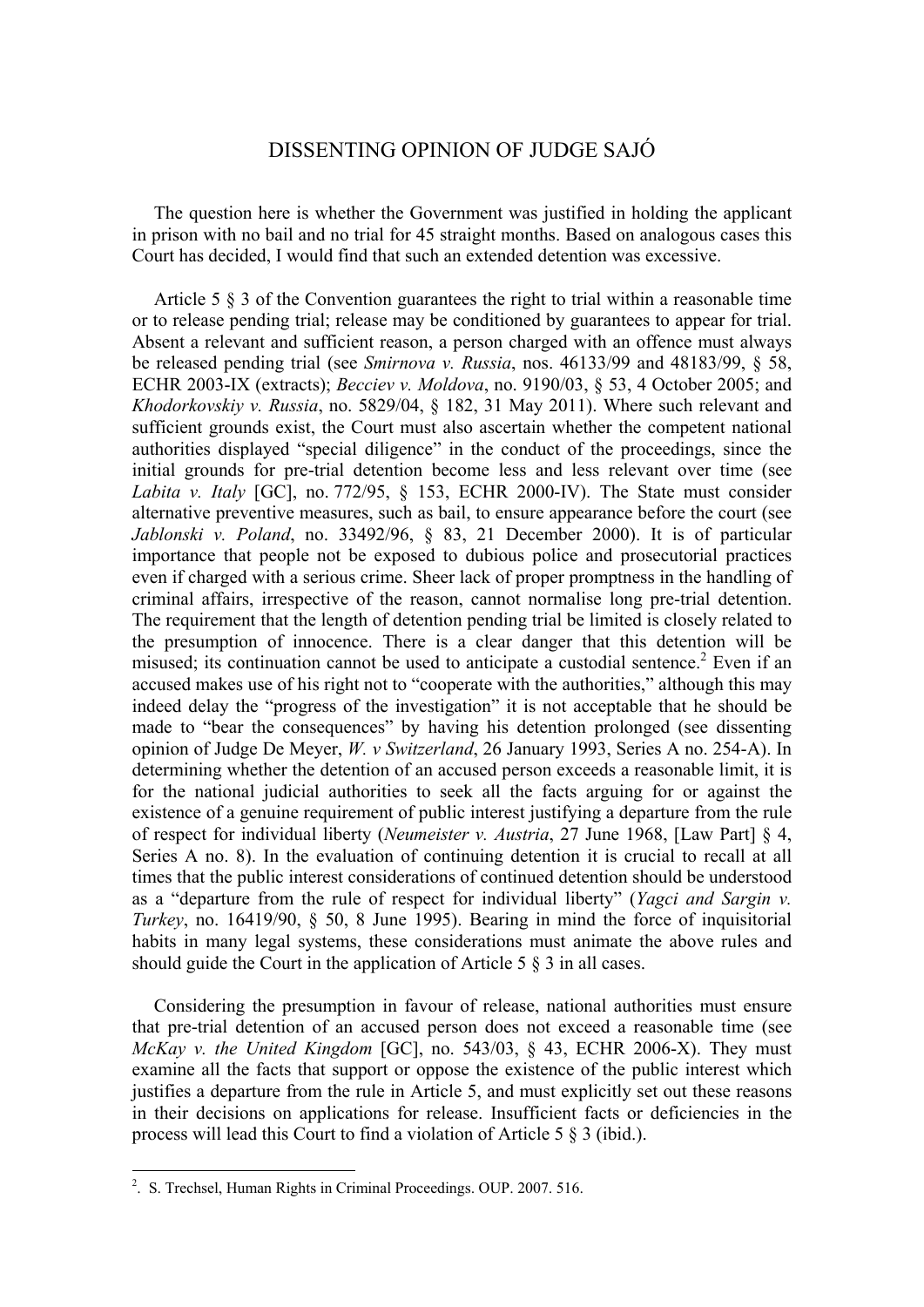The Court does recognise the risk that the accused would fail to appear for trial as a reason to detain a person suspected of a crime before judgment (see *Stögmüller v. Austria*, 10 November 1969, § 15, Series A no. 9). But domestic authorities cannot make this assessment in the abstract; they must assess a number of case-specific factors, among them the person's character, morals, home, occupation, assets, family ties and links with the country in which he is prosecuted. The mere possibility of a heavy sentence and the weight of the evidence are not in themselves sufficient to offset these factors (see *Neumeister,* cited above, § 10, and *Piruzyan v. Armenia*, no. 33376/07, § 94-95, ECHR 2012 (extracts)). Furthermore, when the only remaining reason for continued detention is the fear that the accused will abscond and thereby subsequently avoid appearing for trial, his release pending trial must be ordered if it is possible to obtain from him guarantees that will ensure such appearance (see *Wemhoff v. Germany*, 27 June 1968, § 15, Series A no. 7). And most relevant here, the risk of absconding does not excuse unreasonable delays in bringing the suspect to trial (see, for example, *Szepesi v. Hungary*, no. 7983/06, § 28, 21 December 2010, holding that despite the risk of the suspect absconding, a ten-month period of inactivity in the judicial process was irreconcilable with the requisite special diligence in such cases).

In this case, the applicant spent nearly four years of his life in prison, with no trial and no bail set. The domestic judicial system abandoned its reasons for continuing his detention one by one, eventually concluding that there was a monetary amount that would constitute sufficient bail and dissuade the suspect from fleeing. There is no justification in the record for not having come to that conclusion sooner – several years sooner.

In my view, the complexity of the present case, involving many potential witnesses and multiple defendants, is not so great as to excuse a 45-month delay. While the reasonable time cannot be assessed in the abstract (see*, mutatis mutandis*, the *Stögmüller* judgment cited above, p. 40, § 4), in a review of 69 Article 5 § 3 judgments provided by S. Trechsel, former President of the European Commission of Human Rights, $3$  there is only one case where a 4-year detention was not found to have resulted in a finding of a violation (*W. v. Switzerland*, 26 January 1993, Series A no. 254-A).<sup>4</sup> Governments have often leaned on their own assessments of the complexity of the case, or made unfounded allegations about the risk of witness tampering, in order to excuse a lengthy delay – and the Court has often rejected those arguments (for one such list of violations, in a case where a violation of Article 5 § 3 was found because of lengthy detention despite complexity, see *Dirdizov v. Russia*, no. 41461/10, §§ 102-08, 27 November 2012). Indeed, this Court has found violations in complex cases when the

1

<sup>3</sup> . Trechsel, op. cit. 530-531.

<sup>&</sup>lt;sup>4</sup>. Note the differences between Mr. W. and Mr. Lukovic: As to Mr W., his residence was already transferred from Switzerland to Monte Carlo, he had frequently visited Germany, England, the United States and the island of Anguilla (where he was supposed to be the owner of a bank); he had thus established numerous close connections with foreign countries. Furthermore, he had stated on several occasions that he wished to go and live in the United States. There were certain indications that he still had considerable funds at his disposal outside his own country. Whatever one might think of *W. v. Switzerland –* see the dissent of Judge De Meyer: "The applicant was in fact deprived of his liberty for slightly over four years before being tried. This interference with 'the rule of respect for individual liberty' and the presumption of innocence was so serious that I cannot regard it as acceptable" – all the above *specific* considerations were established and duly considered by the domestic courts, which cannot be said in the present case, where the Court finds that "the domestic courts used the same reasoning."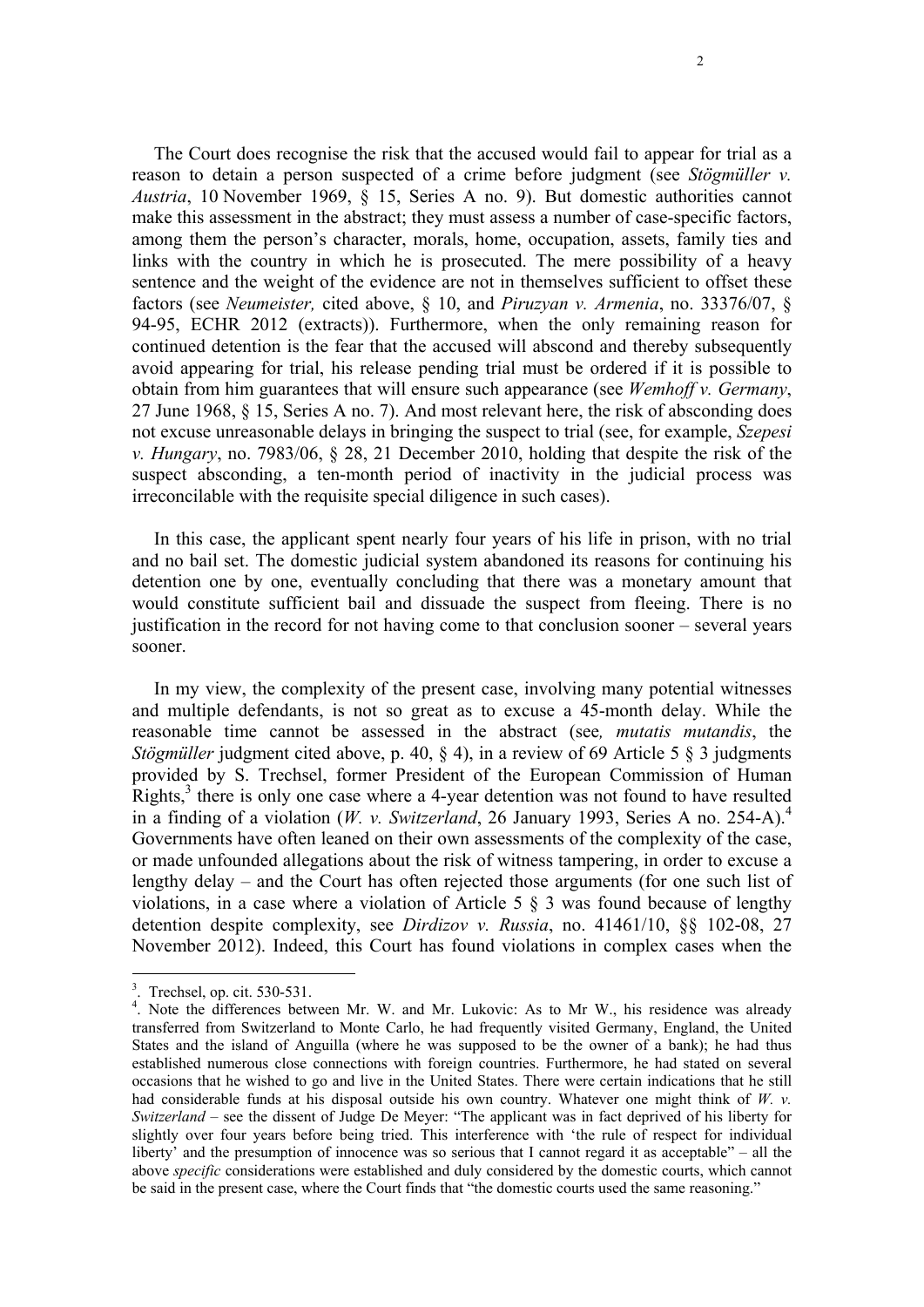applicant was detained for far less time. For instance, in *Toth v. Austria*, 12 December 1991, §§ 74-78, Series A no. 224, the Court found that a violation of Article 5 § 3 arose from 11 months of inactivity before trial, and the complexity of the case (voluminous evidence spanning several countries, as well as multiple charges and defendants) did not justify the unreasonably long detention.

The majority holds that the alleged participation of the accused in organised crime justifies his extended detention (§ 46, citing *Tomecki v. Poland*, no. 47944/06, § 29, 20 May 2008). In that case (which involved a period of detention shorter than in the present case), the applicant was a resident of another country, had absconded once already, and had tried to exert pressure on two other accused parties (ibid. §§ 8-10). The *Tomecki*  Court qualified its reasoning by pointing out that "in the special circumstances of the case, the risk flowing from the nature of the applicant's criminal activities *actually existed* and justified holding him in custody for the relevant period" (§ 35, emphasis added). That case is a poor analogy; –in the present case the applicant was eventually granted bail, and arguments about the possibility of his absconding were largely speculative.

The judgment in the present case states the following (paragraph 53):

"While it is true that the domestic courts used the same reasoning concerning this ground throughout the applicant's detention and that with the passage of time this ground inevitably became less relevant, the Court cannot conclude on this basis alone that the authorities did not have reasonable grounds to keep him in custody in order to prevent his absconding (compare *Panchenko v. Russia*, no. 45100/98, § 106, 8 February 2005). Having in mind the nature of the case (namely, a serious corruption case), it was reasonable to believe that the risk of the applicant's absconding persisted throughout his pre-trial detention. The domestic courts' reasoning that the contacts with other customs officers, which the applicant had through his work made in Serbia and abroad, might have enabled him to abscond does not appear arbitrary."

The Court relies here on a kind of *a contrario* interpretation of *Panchenko.* The *Panchenko* Court found that the decisions extending the applicant's pre-trial detention were stereotypically worded and in summary form. In the present judgment it is found that the same reasoning is applied throughout the applicant's detention, but its relevance is not considered.

As to the severity of the crime (or the possibility of a serious punishment), which seems to be a prominent consideration in the above reasoning of the Court, this is not a sufficient ground in itself, at least in the light of our jurisprudence. Moreover, the Court itself relies on the contrary finding of the Supreme Court, which already on 19 November 2007 held that the grounds of the serious nature of the offences with which the applicant had been charged and the severity of the penalty which could be imposed had not been satisfied in the applicant's case (paragraph 51).

It is true that there are cases where the Court found that "the danger of the applicant's absconding was the other main ground referred to by the [domestic] courts" (*Van der Tang v. Spain*, 13 July 1995, § 64, Series A no. 321). But the risk of absconding is generally a more specific one: for example, in *Van der Tang*, the applicant (just like *Tomecki*, see above) was a non-resident foreigner, lacking links or